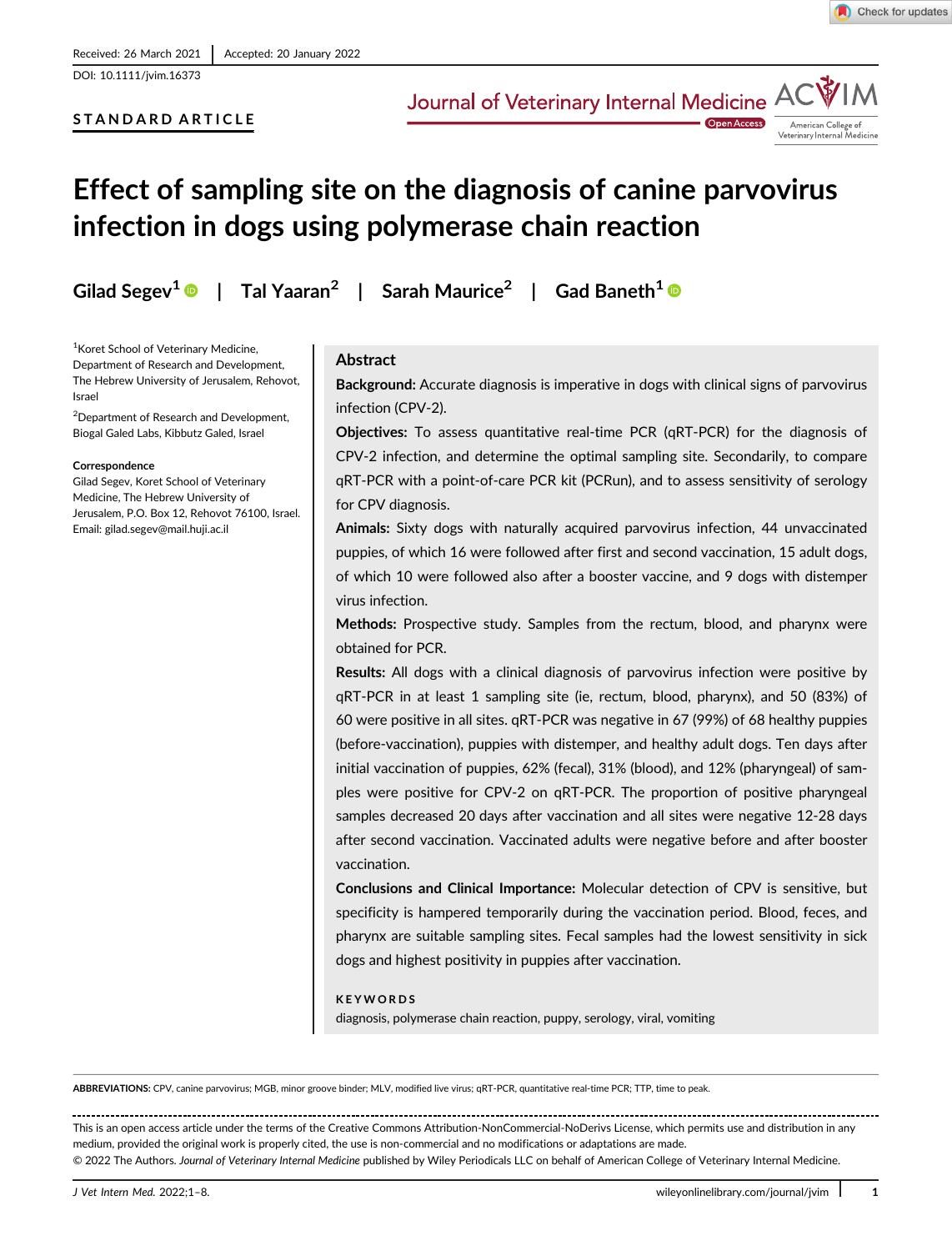

## 1 | INTRODUCTION

Canine parvovirus (CPV-2) was recognized in 1978 as the cause of 2 diseases in dogs, myocarditis, and enteritis. $1,2$  CPV has particular tropism for tissues containing rapidly dividing cells. Viral replication occurs initially in the oropharynx and local lymphoid tissue, followed by viremia, 1-5 days after infection. The virus localizes predominantly in the epithelial lining of the gastrointestinal tract, bone marrow, and lymphoid tissues,<sup>3</sup> resulting in intestinal crypt epithelium destruction and necrosis, villous atrophy, impaired absorptive capacity, and disrupted gut barrier function, allowing for bacterial translocation and bacteremia.

CPV-2 spreads rapidly among dogs by direct transmission (dog to dog) via the fecal-oral route or indirectly from the environment through oronasal exposure.<sup>4</sup> The virus is shed in the feces typically for several days, although shedding has been detected up to 6 weeks.<sup>4</sup> Weaned puppies are at increased risk for infection because of decreased serum concentration of maternal antibodies and changes in the gastrointestinal bacterial flora.<sup>5</sup>

Preliminary diagnosis is made based on the vaccination history, signalment, clinical signs, and leukopenia, while confirmation rests on laboratory tests such as antibody or antigen detection and molecular tests (eg, PCR, ELISA). $6,7$  Electron microscopy and virus isolation are additional diagnostic methods<sup>6</sup>; however, these are not available in the clinical setting. Accurate diagnosis is important as positive dogs need to be hospitalized in isolation and are at high risk of becoming infected in the isolation ward if they are incorrectly diagnosed. Diagnostic methods have varying degrees of sensitivity and specificity.<sup>8</sup> Molecular methods based on various types of PCR protocols are considered 1 of the most precise and sensitive methods for CPV detection.<sup>9,10</sup>

The CPV genome contains 2 open-reading-frames. The first encodes 2 non-structural proteins (NS1 and NS2), while the second encodes 2 structural proteins, VP1 and VP2. $11$  VP2, which is a major capsid protein composing approximately 90% of the capsid, plays an important role in virus pathogenicity and the host immune response.<sup>12</sup> Due to its easily accessible location, this capsid protein has been thoroughly investigated and several diagnostic antibody and antigen tests have been developed using VP2 as a target. Its sequence is also the most useful marker for epidemiologic studies of the virus. $^{13}$  To date, the most accurate method to classify the CPV-2 variants is by DNA sequencing of VP2 gene after PCR amplification.

The specificity of PCR can be affected by vaccinations. The standard samples used for PCR are fecal samples, but DNA extraction of fecal samples is time consuming and accurate quantitative PCR results are often compromised by the presence of inhibitors. The ideal sampling site is yet to be determined.

The primary objectives of this study were: (a) to assess the sensitivity and specificity of quantitative real-time TaqMan PCR (qRT-PCR) for the diagnosis of naturally occurring parvovirus infection and (b) to assess the sensitivity and specificity of different sampling sites, namely blood, pharynx and rectum, for the diagnosis of parvovirus infection. Secondary objectives were: (a) to compare a commercial Point of Care (POC) kit, PCRun CPV DNA Detection Kit (Biogal Israel) with  $aRT-PCR$  and (b) to assess the sensitivity of IgM serology for the diagnosis of CPV infection.

## 2 | MATERIALS AND METHODS

#### 2.1 | Animals

The study was approved by the Institutional Research Committee (KSVM-VTH/22, 2015). Four groups were included: Group 1 (n  $= 60$ ) consisted of dogs presenting to Koret School of Veterinary Medicine, The Robert H. Smith Faculty of Agriculture, Food and Environment, Hebrew University of Jerusalem and diagnosed with CPV infection based on acute onset of compatible clinical signs (anorexia, vomiting, and diarrhea) and clinicopathological abnormalities (leukopenia, <5000 leukocytes/μL). qRT-PCR testing was performed on all the sample sites. At least 1 sample site test was required to be positive for confirmation of the diagnosis. The diagnosis of CPV infection was retrospectively confirmed by qRT-PCR followed by DNA amplicon sequencing and differential Minor Groove Binder Probe Assay. No case was removed based on a negative PCR test or sequencing consistent with vaccination rather than infection. The onset of clinical signs was defined as the time owners first reported clinical signs associated with the disease.

Group 2 ( $n = 44$ ) included healthy puppies before start of core vaccination protocol, of which 16 puppies underwent vaccination (Nobivac Puppy DP vaccine). Blood, pharyngeal, and fecal swabs were collected from all the puppies before vaccination. In puppies undergoing vaccination, blood, pharyngeal, and fecal samples were collected before vaccination, 10 and 20 days after the first vaccination and 12 and 28 days after the second vaccination. Group 3 ( $n = 15$ ) consisted of adult dogs inhabiting a multiple dog household environment, of which 10 dogs received their annual core vaccination (Zoetis VAN-GUARD PLUS 5). Samples were collected before vaccination, and 14 and 28 days after vaccination. Group 4 ( $n = 9$ ) included puppies presented with signs of gastrointestinal disease, not associated with CPV, and diagnosed with canine distemper virus infection by qRT-PCR of RNA extracted from blood samples.

#### 2.2 | Sample collection

Blood samples were collected by venipuncture directly into EDTA anticoagulant vacuum tubes and stored at  $-20^{\circ}$ C before DNA extraction. Rectal and pharyngeal swab samples were collected using sterile dry FLOQSwabs (COPAN Flock Technologies Srl, Brescia, Italy), which were rubbed against the inner surface of the rectum or the pharynx and maintained at  $-20^{\circ}$ C pending DNA extraction. Pharyngeal samples were obtained by quickly and firmly rubbing the swab on the tonsillar area surface on both sides of the pharynx for approximately 3 seconds.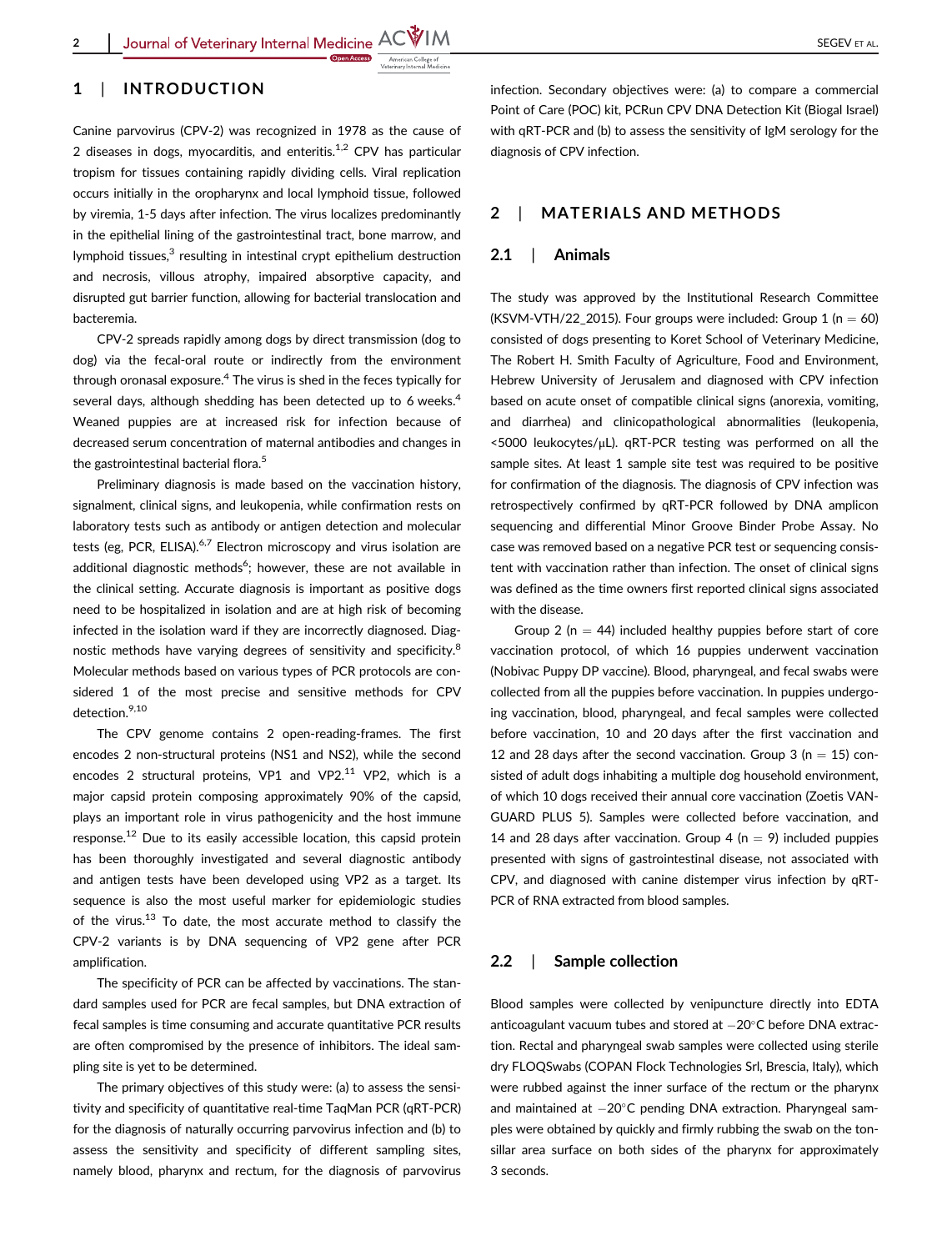SEGEV ET AL. And the second of Veterinary Internal Medicine AC VIM

## 2.3 | DNA extraction

Total DNA was extracted from the blood samples employing DNeasy Blood & Tissue Extraction Kit (Qiagen GmbH, Hilden, Germany) following the manufacturer's instructions. The same kit was used for DNA extraction from pharyngeal swabs. DNA was extracted from fecal swabs using the QIAamp Fast DNA Stool Mini Kit (Qiagen GmbH, Hilden, Germany) according to the manufacturer's special protocol "Isolation of DNA from Stool for Human DNA Analysis."

An internal control F-deoR endA1 relA1 gyrA96 hsdR17 ( $rk^-$ , mk+) supE44 thi-1 phoA Δ(lacZYA-argF) U169 Φ80lacZΔM15 λ-pBR322 (ranseqb1 AmpR) (Bioline GmbH, Germany) was spiked into the lysis buffer of each sample to allow for detection of potential PCR inhibition or failure of extraction. Extracted genomic DNA was quantified by Qubit Fluorometric Quantitation (Thermofisher, Massachusetts).

#### 2.4 | Ouantitative real-time PCR

CPV DNA was detected by the TaqMan qRT-PCR using HPLC grade primers and probes (Syntezza Bioscience Ltd, Jerusalem, Israel), designed to target a 112 bp segment of the VP2 CPV capsid protein gene. The selected primers and probe were challenged using online NCBI Nucleotide BLAST before use. Each 20 μL reaction consisted of 10 μL 2X Lightcycler Probes Master Mix (Roche), 700 nM of each primer (CPV all 2F 5'-ACTTATGGTCCTTTAACTGCAT-3'; CPV all 2R 5'-GTGCATTTACATGAAGTCTTGG-3'), 150 nM probe (CPV all 2prb 56FAM/TGTACCACC/ZEN/AGTTTATCCAAATGGTCA/3IABkFQ),

0.8 μL of internal control mix and 5 μL of extracted DNA. Amplification was initiated with a denaturing step (10 minutes,  $95^{\circ}$ C) followed by 40 cycles (95 $\degree$ C, 10 seconds; 47 $\degree$ C, 40 seconds; and 72 $\degree$ C for 1 second) and a final cooling step (10 seconds,  $40^{\circ}$ C). Data were acquired employing channels FAM (carboxyfluorescein) for the sample and Red 610 for the internal control during the extension step. Each sample was analyzed in triplicate. Ct values were calculated for each sample by determining the point of the fluorescence value exceeding the threshold limit and in comparison with the negative control, molecular grade water.

## 2.5 | PCRun

PCRun, (Biogal Galed Labs ACS, Galed Israel) was performed according to the manufacturer's instructions. Fifteen microliter PCRun buffer and 5 μL DNA sample were added to the PCRun Reaction Tubes, which were then incubated at  $60^{\circ}$ C for 60 minutes in the PCRun Reader. Positive and negative controls were included in each amplification series. Results were observed on the bio-illuminator touch screen of the PCRun Reader and recorded as time to peak (TTP) in minutes.

# 2.6 | RT Quantification of viral load-Standard Curve

The Ct values of the test samples were compared to the values derived from a standard curve  $(10^6 \text{-} 10^2 \text{ copies of the target gene})$  to determine the viral titers in each analyzed sample. qRT-TaqMan PCR amplifications were performed on a Roche Light cycler 96 System, as were all of the qRT-PCR reactions performed in the study. All qPCR and PCRun samples were run in triplicate.

# 2.7 | Differential minor groove binder (MGB) probe assay

CPV types 2a/2b- and 2b/2c-specific real-time PCR assays based on differential MGB technology were performed.14,15 The MGB 2bspecific probes were labeled with FAM in both the 2a/2b and 2b/2c assays. The MGB type 2a (type 2a/2b assay) and type 2c (type 2b/2c assay) probes were labeled with VIC (2'-chloro-7'phenyl-1,4-dichloro-6-carboxy-fluorescein; Table 1). Amplification for all reactions: 2 minutes at 50 $^{\circ}$ C, 10 minutes at 95 $^{\circ}$ C, followed by 40 cycles (92 $^{\circ}$ C for 10 seconds,  $60^{\circ}$ C for 60 seconds) and a final cooling step of 30 seconds at 37°C. Data were acquired in the FAM and VIC channels during extension. Samples that were positive for type 2b in the type 2a/2b assay were also tested with the type 2b/2c assay.

# 2.8 | Proofreading PCR and sequencing of the PCR product

Sequencing of amplified VP2 genes was performed either directly on purified PCR amplicons or using PCR products ligated into pJet

TABLE 1 Sequence of real-time PCR primers and MGB probes

| Assay                         | Primer                 | Sequence $5'$ -3'                      |  |  |
|-------------------------------|------------------------|----------------------------------------|--|--|
| Type 2a/2b MGB<br>probe assay | CPV2a-b F              | AGGAAGATATCCAGAAGGA<br>GATTGGA         |  |  |
|                               | CPV2a-b R              | CAATTGGATCTGTTGGTAG<br><b>CAATACA</b>  |  |  |
| Type 2a                       | CPV2a-b V              | VIC-CTTCCTGTAACAAA<br>TGATA-NFO        |  |  |
| Type 2b                       | CPV <sub>2a</sub> -b M | FAM-CTTCCTGTAACAGA<br>TGATA-NFO        |  |  |
| Type 2b/2c MGB<br>probe assay | CPV2b-c F              | GAAGATATCCAGAAGGAGA<br><b>TTGGATTC</b> |  |  |
|                               | CPV2b-c R              | <b>TTACCTCCAATTGGATCTG</b><br>TTGGTA   |  |  |
| Type 2c                       | CPV2b-c V              | VIC-CCTGTAACAGAAGA<br>TAAT-NFO         |  |  |
| Type 2b                       | CPV2b-c M              | FAM-CCTGTAACAGATGA<br>TAAT-NFO         |  |  |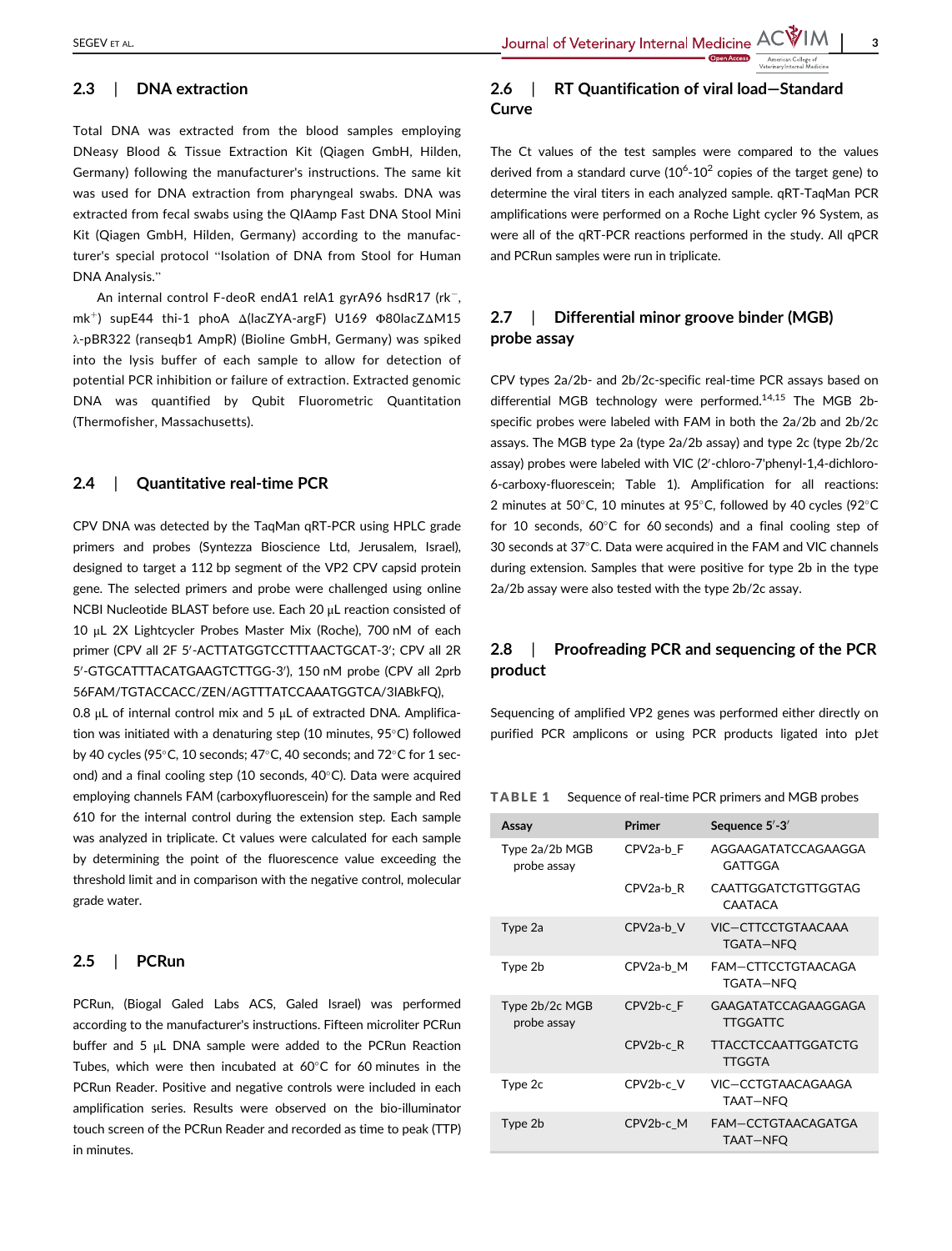Journal of Veterinary Internal Medicine  $ACW$  | M

plasmids (Thermo Scientific, Vilnius, Lithuania). PCR primers VP2 F and VP2 R (VP2 F 5'- GTGATGGAGCAGTTCAACCA-3'; VP2 R 5'TGGATTCCAAGTATGAGAGGCT-3') were designed ([http://primer3.](http://primer3.ut.ee/) [ut.ee/\)](http://primer3.ut.ee/) to amplify 1637 bp of the VP2 gene encompassing all the genetic variant-defining nucleotides. Two internal primers CPV seq F (5'GGGTGTGGGGATTTCTAC-3') and CPV seq R (5'-GGTGCATTT ACATGAAGTCTTGG-3′) were used for sequencing of the VP2 variant section. One microliter of the PCR amplified product was resolved on a 1.5% agarose gel (Amresco, Ohio) in Tris-Acetate-EDTA buffer (Biological Industries, Beit Haemek, Israel) containing 0.01% of GelRed Nucleic Acid Gel Stain (Biotium, California) and 100 bp Ladder. Following size verification, the remaining PCR products were columnpurified (Qiagen MinElute Reaction Cleanup Kit; GmbH, Hilden, Germany).

The VP2-PCR products were ligated into pJet1.2/blunt vectors according to the manufacturer's instructions. Heat shock transformation of competent E. coli strain NEB 5-alpha F'<sup>19</sup> (New England Bio-Labs, Massachusetts) was performed according to manufacturer instructions. Transformed cells were plated onto carbenicillin Luria Broth (LB) Agar plates and incubated overnight (ON) at  $37^{\circ}$ C. Single colonies were selected and cultured ON at 37°C in 5 mL LB carbenicillin broth. Plasmid DNA was extracted from the cultures using Qiagen QIAprep Spin Miniprep Kit (Qiagen, Hamburg, Germany). Sanger sequencing of DNA was performed at the Weizmann Institute of Science. DNA sequences obtained were analyzed using the free software BioEdit version 7.2.5 [\(http://www.mbio.ncsu.](http://www.mbio.ncsu.edu/BioEdit/bioedit.html) [edu/BioEdit/bioedit.html](http://www.mbio.ncsu.edu/BioEdit/bioedit.html)).

## 2.9 | Proofreading PCR and direct sequence of commercial vaccines

To evaluate the post-vaccinal virus shedding, VP2 F/VP2 R -PCR was carried out as described above from DNA material extracted from 6 commonly used vaccines. The contents of the parvovirus entity in each vaccine were as follows: Intervet Nobivac Puppy DP (live attenuated CPVstrain C 154); Merial Primodog (non-adjuvanted modifiedlive strain Cornell 780 916-115); Merial Eurocan (attenuated CPV); Virbac Canigen (modified live CPV-2 strain 780 916); MSD Quantum (modified live CPV strain SAH 2b), and Zoetis Vanguard (live attenuated CPV-2 strain NL-35-D).

#### 2.10 | Serology

Serological tests were performed using Biogal's semi-quantitative Solid Phase ELISA kits (Biogal Galed Labs ACS, Galed Israel). The antibody titers are determined according to the color intensity. Canine VacciCheck was used for measurement of anti-CPV IgG antibody titers and the Canine Parvovirus & Distemper IgM antibody test kit was employed for anti-CPV IgM antibody titers.<sup>16</sup> The results of IgG and IgM tests were expressed in S Units (S) ranging from S0 to S6 relative to a positive control cutoff (S3). The S scale for anti-CPV IgG

antibody titers is calibrated against the Hemagglutination Inhibition Test:  $51 \le 1$ :  $4$ ,  $52 = 1$ :  $40$ ,  $53 = 1$ :  $80$ ,  $54 = 1$ :  $160$ ,  $55 = 1$ :  $320$ , and  $S6 = \ge 1$ : 640 HI units. The S scale for anti-CPV IgM is calibrated against an Immunofluorescence Assay test with the following values:  $S1 = 1: 10, S2 = 1: 50, S3 = 1: 250, S4 = 1: 1250, S5 = 1: 6250,$ S6 > 1 : 6250 IF units.

#### 2.11 | Statistical analysis

Continuous variables are described as mean and SD. One-way analysis of variance was used to evaluate the average log viral load among the different sample types. Pearson correlation was used to assess the relationship between the number of days from onset of clinical signs and log viral load. Sensitivity was defined as the proportion of animals with CPV infection that were identified as such by the test. Specificity was defined as the proportion of animals without CPV infection that tested negative. All healthy dogs (with the exclusion of puppies undergoing vaccinations) and dogs with distemper were used to calculate specificity. These PCR results are reported both for each group separately as well as for all the dogs combined (excluding dogs that are undergoing vaccinations).  $P < .05$  was considered statistically significant. Analyses were performed using a statistical software (SPSS 22.0 for Windows, IBM Corp., Armonk, New York).

#### 2.12 | Calibration of TTP and Ct cut-off values

The PCR calibration process involved the results of the study group (Group 1) and the control groups (Groups 2, 3, and 4). The linear operating range of the 2 PCR methods was determined during development of the assays. The experimental analytical sensitivity was derived from estimation of the lowest and highest limit of detection, which would separate positive results of dogs diagnosed with CPV cases from passive carriers associated with post vaccination shedding. This included the definition of cut-off values for Ct (≤23 cycles) and TTP (20 minutes). The conclusive results noted in this study were defined using the above conditions unless otherwise indicated. Information relating to the process are presented in the Tables S1–S3.

### 3 | RESULTS

## 3.1 | Dogs with parvovirus infection (Group  $1 n = 60$ )

Sixty dogs were included in this group (31 females and 29 males). Median age was 2 months (range, 1-19 months). Nineteen dogs had been vaccinated for parvovirus once, 3 were vaccinated twice, 4 dogs were vaccinated 3 times, and 19 had never been vaccinated. Vaccination history was unknown for 15 dogs. Median time between onset of clinical signs and sampling was 5 days (range, 2-15). All dogs were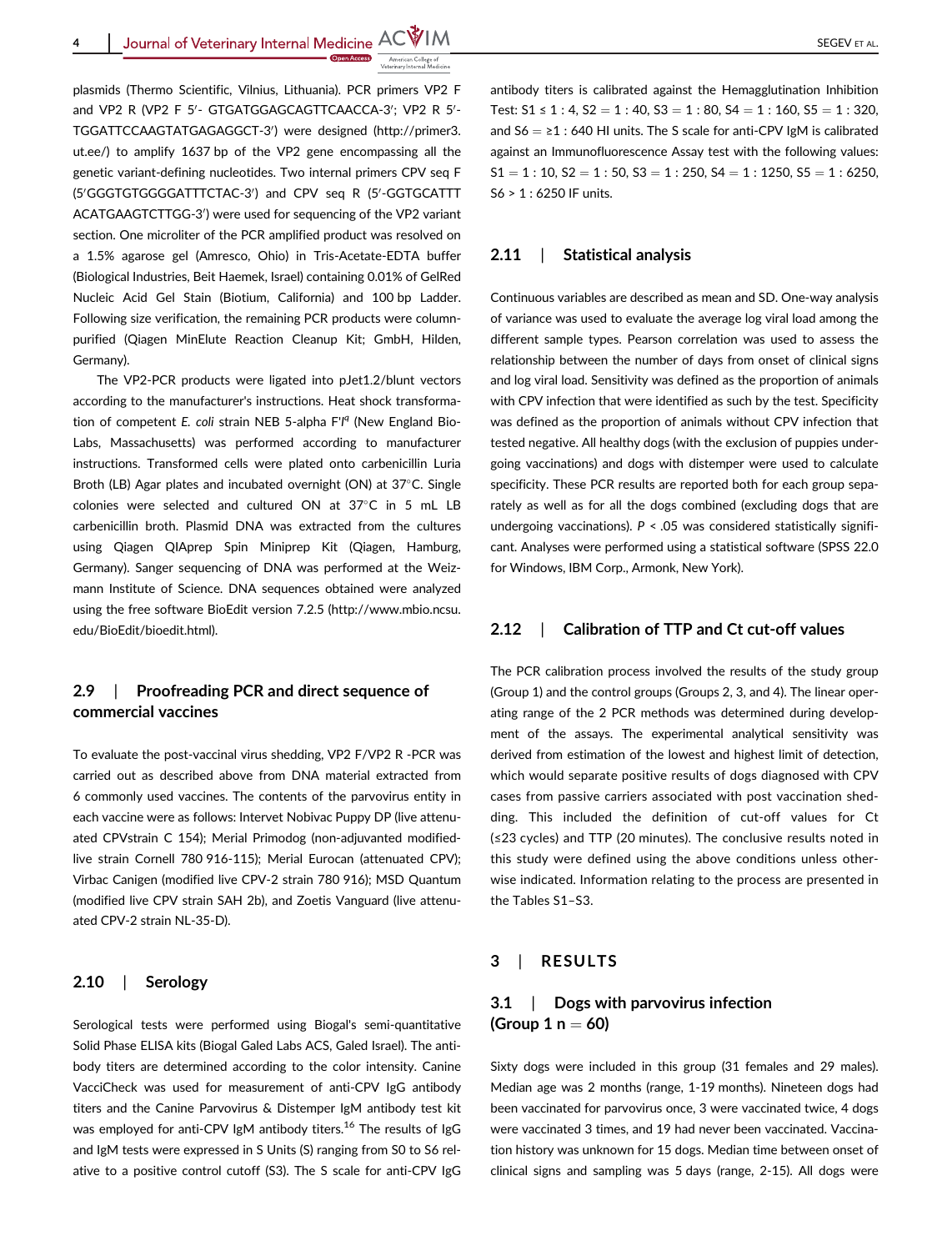hospitalized with a median hospitalization time of 7 days (range, 1-17 days). Eighteen percent (11/60) of dogs did not survive.

Each dog was sampled from all 3 sample sites. qRT-PCR was positive in 95%, 98%, and 88% for the blood, pharyngeal, and fecal samples, respectively, with no difference in viral load (as determined by  $qRT-PCR$ ) between the blood, pharynx, and fecal sample ( $P = .15$ ; Figure 1). There was a significant negative correlation between days from onset of clinical signs and the viral load in the blood, pharynx, and fecal samples ( $r = -.79$ ,  $r = -.91$ , and  $r = -.78$ , respectively,  $P < .05$  for all).

There was an excellent agreement between the qRT-PCR and the PCRun amplifications for all sample types. Agreement between the 2 tests for blood, feces, and pharyngeal samples was present in 59 of 60, 59 of 60, and 58 of 60 of the dogs, respectively. When the results of all sample types are combined, there was 98% agreement between qRT-PCR and the PCRun.

All of the qRT-PCR positive samples were characterized using the MGB Probe technology. Consequently, 31 dogs (52%) carried CPV type 2a, 28 dogs (47%) type 2b, while CPV type 2c was not found in any of the samples. One dog harbored CPV-2a in blood and pharyngeal samples and CPV-2b in its rectal sample.

Amplicons were further sequenced to verify MGB results and to determine if additional mutations were present. Initially all 3 sample types from 30 dogs were sent for sequencing. Analysis of these sequences revealed complete homology in the targeted sequences, therefore only blood samples were sequenced in the remaining 30 dogs. The results acquired from MGB characterization and classification of the sample by sequencing were identical. All of the sequenced positive CPV samples belonged to known CPV field strains (CPV-2a or 2b). The vaccine strain (CPV-2) was not identified in any of the amplicons.





Anti-CPV IgM antibody titers during the hospitalization period were positive (≥S2) in 92% of the dogs, of which 55% were in the S6 range (1 : 6250 IF; Table 2). Five (8%) of the dogs had IgM titer <S2. Median anti-IgG titer was S5 (range, S0-S6).

## 3.2 | Healthy puppies and puppies before and after vaccination (Group 2)

This group included 44, 6-week-old unvaccinated puppies, of which 16 puppies were also followed after the first and second vaccination. All samples of unvaccinated dogs were negative with the exception of 1 positive pharyngeal sample by qRT-PCR and 2 positive pharyngeal samples with PCRun. None of the fecal or the blood samples were positive.

None of the 16 puppies that were followed after the first and second vaccination developed clinical signs during the vaccination period; therefore, any positive test result was attributed to the administered modified live virus (MLV) vaccine. Samples were taken before vaccination, 10 and 20 days after first vaccination, and 12 and 28 days after the second vaccination. The highest rate of positive qRT-PCR and PCRun results were detected at days 10 and 20 after the 1st vaccination. Ten days after first vaccination 31% (blood), 12% (pharyngeal) and 62% (fecal) samples were positive by qRT-PCR while 37% (blood), 12% (pharyngeal), and 44% (fecal) were positive by PCRun. Before the second vaccination (20 days after 1st vaccination), CPV was detected in the blood (19% by both qRT-PCR and PCRun) and fecal samples (62% by qRT-PCR and 81% by PCRun), while the number of positive pharyngeal samples was very low (0% by qRT-PCR and 6% by PCRun). Twelve and 28 days after the second vaccination (32 and 48-day after 1st vaccination, respectively), all samples were negative, except for 1 dog (6%: qRT-PCR) and 2 dogs (12%; PCRun), which had positive blood samples and 1 dog (6%; PCRun) with a positive fecal sample at 48 days.

Seven random positive DNA amplicons generated from the vaccinated puppies were sequenced, revealing that the CPV strain of 6 dogs was identical to the Nobivac Puppy DP vaccine strain sequence. In 1 dog, the sequence was similar to that of the PRIMODOG vaccine.

Anti-CPV IgM antibody tests results were all negative before vaccination and increased after vaccination (Table 3). Eleven dogs reached level S5 by day 20 after vaccination, 1 dog had titer level of S4, and the remaining 4 dogs reached level S5 by day 32.

Anti-CPV IgG antibodies titers before vaccination varied between negative and low positive (median S3, range, S1-S3). At day 32, IgG titers reached a level of S6 in all puppies.

# 3.3 | Multi household adult vaccinated dogs (Group 3)

Fifteen vaccinated dogs were included in this group, of which 10 were revaccinated with an annual core booster vaccine 1 year after the previous vaccination. Before vaccination, whole blood, pharyngeal, and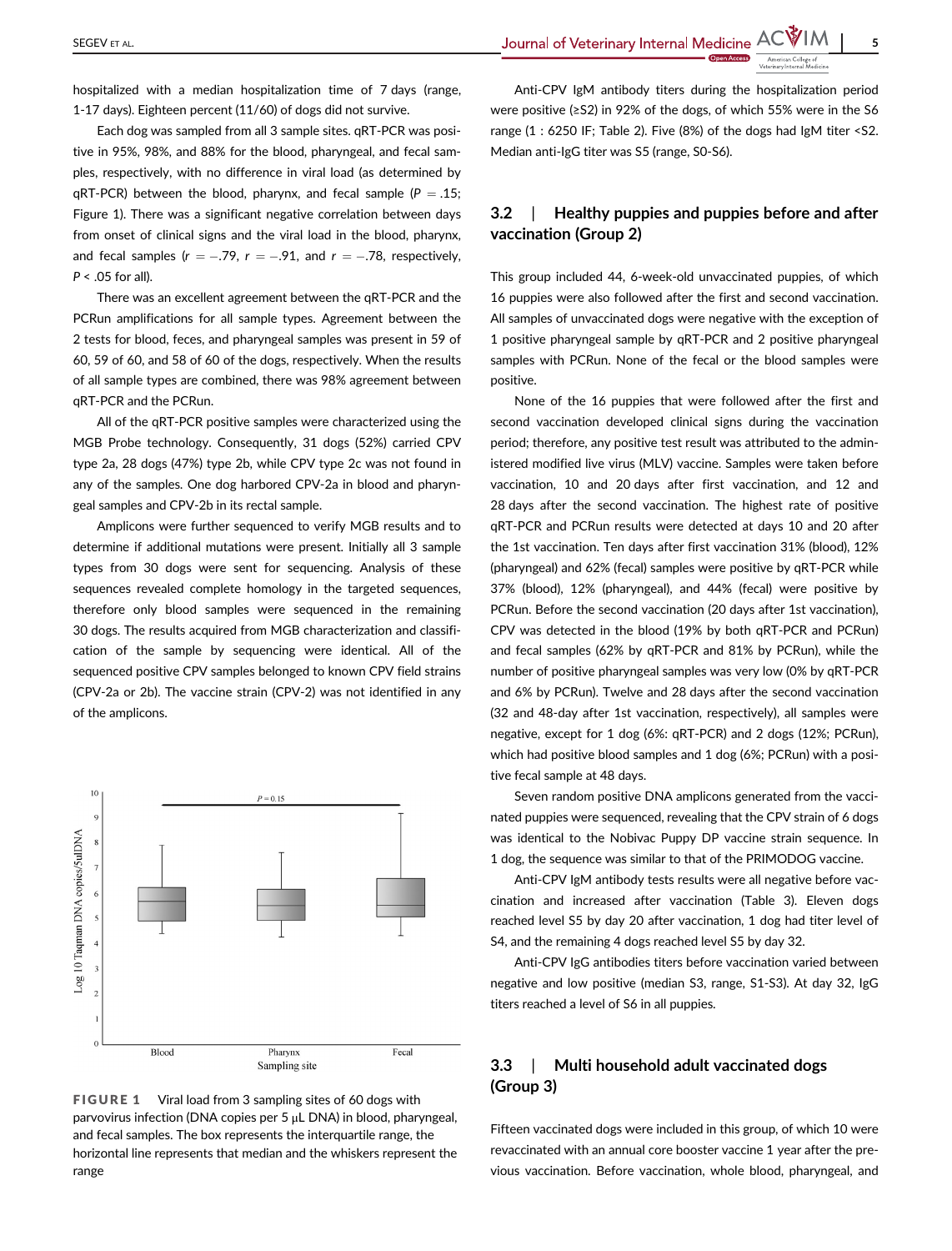| ' Journal of Veterinary Internal Medicine $ACVIM$<br>6 |          |             |                                                     |           |            | SEGEV ET AL. |              |  |
|--------------------------------------------------------|----------|-------------|-----------------------------------------------------|-----------|------------|--------------|--------------|--|
|                                                        |          | Open Access | American College of<br>Veterinary Internal Medicine |           |            |              |              |  |
| TABLE <sub>2</sub><br>Dogs with CPV infection          |          |             |                                                     |           |            |              |              |  |
| "S" Units (IF)                                         | $SO(-)$  | S1(1:10)    | S2(1:50)                                            | S3(1:250) | S4(1:1250) | S5(1:6250)   | S6 (>1:6250) |  |
| Number of positive puppies (%)                         | $0(0\%)$ | 5 (8%)      | 3(5%)                                               | 2(3%)     | 0 (0%)     | 17 (28%)     | 33 (55%)     |  |

Note: Distribution of the Anti-CPV IgM antibody titers ("S" Units). The S scale for anti-CPV IgM is calibrated against an Immunofluorescence Assay test with the following values:  $51 = 1$ :  $10$ ,  $52 = 1$ :  $50$ ,  $53 = 1$ :  $250$ ,  $54 = 1$ :  $1250$ ,  $55 = 1$ :  $6250$ ,  $56 > 6250$  IF units.

TABLE 3 Canine parvovirus antibody titers of 16 puppies evaluated by Immunocomb® "S" Units over a period of 48 days after vaccination with an attenuated live vaccine at days 0 and 20

|                | IgG<br>Day |             |             |        |        | <b>IgM</b> |          |          |           |           |
|----------------|------------|-------------|-------------|--------|--------|------------|----------|----------|-----------|-----------|
|                |            |             |             |        |        |            |          |          |           |           |
|                | 0          | 10          | 20          | 32     | 48     | 0          | 10       | 20       | 32        | 48        |
| Median (range) | $S3(1-3)$  | $S3.5(1-6)$ | $S5.5(2-6)$ | S6 (6) | S6 (6) | $SO(0-1)$  | SO (0-6) | S5 (0-5) | $S3(1-5)$ | $S1(0-3)$ |

Note: The puppies were vaccinated with an attenuated live vaccine at days 0 and 20. The S scale for anti-CPV IgG antibody titers is calibrated against the Hemagglutination Inhibition Test. According to Biogal S1 ≤ 1 : 4, S2 = 1 : 40, S3 = 1 : 80, S4 = 1 : 160, S5 = 1 : 320, and S6 = ≥1 : 640 HI units. The S scale for anti-CPV IgM is calibrated against an Immunofluorescence Assay test with the following values:  $51 = 1$ :  $10$ ,  $52 = 1$ :  $50$ ,  $53 = 1$ :  $250$ ,  $S4 = 1$ : 1250,  $S5 = 1$ : 6250,  $S6 > 1$ : 6250 IF units.

fecal samples were collected from all the dogs and additional samples were collected at 14 and 28 days after vaccination. All dogs were negative for CPV by qRT-PCR and PCRun in all of the sample types, before and after vaccination at all time periods.

The serological tests revealed that all of the dogs had positive CPV IgG titers (average S5.4  $\pm$  0.7) before the booster vaccination and remained positive at 14 (S5.7  $\pm$  0.2) and 28 days (S5.9  $\pm$  0.1) after vaccination. IgM titers were undetectable before vaccination and remained undetectable at 14- and 28-days after vaccination.

# 3.4 | Dogs with signs of gastrointestinal disease and canine distemper infection (Group 4)

This group included 9 dogs with signs of gastrointestinal disease and diagnosed with infection by canine distemper virus by PCR. None tested positive for CPV in any of the sampling sites by both molecular methods.

High titers of anti-canine distemper virus IgM were measured in all of the 9 dogs (median 5, range, 4-6). Median anti-canine distemper IgG titers in this group was S3 (range, S0-S5).

Median anti-CPV IgM titer was S0 (range, S0-S3) and median anti-CPV IgG titers was S6 (range, S0-S5).

When combining the results of all healthy dogs (including adult dogs receiving a booster vaccine but excluding puppies undergoing vaccination), and dogs with distemper, qRT-PCR and PCRun were negative in 67 (99%) of 68 and in 66 (97%) of 68 of the dogs, respectively.

# 4 | DISCUSSION

This study evaluated 2 PCR methodologies for the diagnosis of parvovirus infection. The 2 molecular techniques were employed to

differentiate between disease status and passive shedding in healthy dogs. Both methods were highly sensitive compared to the clinical diagnosis of parvovirus infection. Although all sampling sites can be used for the diagnosis, blood and pharyngeal samples had higher sensitivity. Fecal and blood samples of puppies undergoing vaccination were commonly positive 10 days after first vaccination but lower when samples were obtained from the pharynx.

All dogs diagnosed with CPV infection tested positive by PCR in at least 1 of the sample types, of which 83% had positive results from all sites. The CPV viral loads were not significantly different among the various sampling sites, yet there was variability in viral load among dogs, possibly because of presentation at different times during the disease course.

The clinical behavior and pattern of fecal viral shedding using real-time PCR have been investigated in dogs naturally infected with CPV-2c.<sup>8</sup> Clinical signs are present 5-7 days after infection and CPV-2c DNA was detectable for a median of 46 days, as early as 4-6 days, reaching a peak at day 10 after infection and subsequently dropping toward the end of the observation.<sup>17</sup> In this study, dogs were hospitalized 2-15 days from the onset of clinical signs and there was a negative correlation between the number of days from onset of clinical signs and the viral load.

The present study could not delineate the minimum viral CPV load, which could support the discrimination of CPV infection from passive shedding. Because qRT-PCR detects viral nucleic acid but not infectious virus, one can only hypothesize whether CPV-2 DNA in the feces of recovering pups is associated with the shedding of infectious virus. In fact, in the late stages of the CPV-2 infection (8-10 days after infection), specific antibodies in the intestinal lumen frequently opsonize most of the CPV-2 virions, preventing parvoviral binding to cellular receptors and subsequent growth in cell cultures.<sup>17</sup>

CPV type 2a and type 2b were equally prevalent in sick animals (52% and 47%, respectively) and CPV type 2c was not identified. In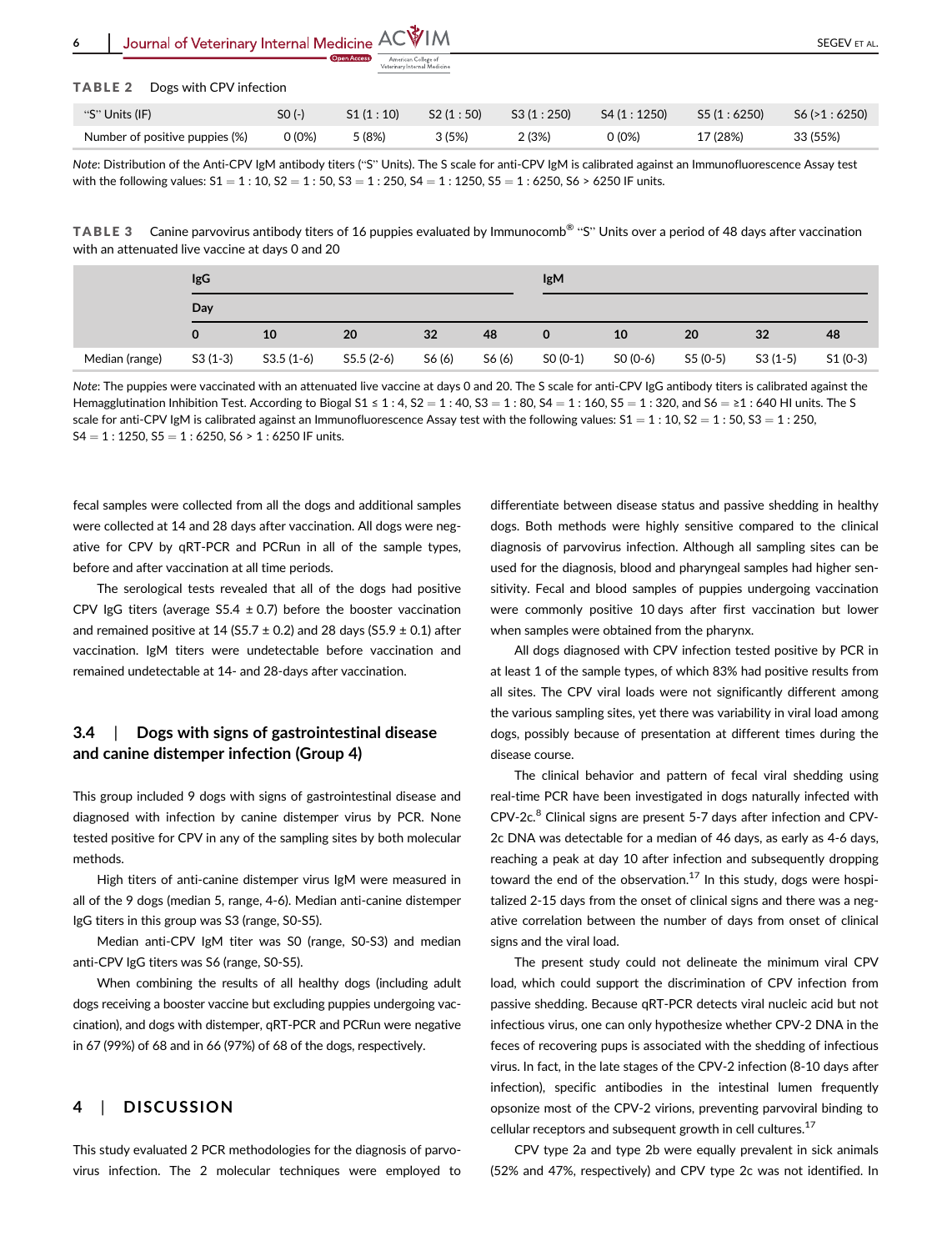SEGEV ET AL. SEGEV ET AL.

1 dog, both variants were detected, type 2a (blood and pharyngeal) and type 2b (fecal). This phenomenon has been reported in previous studies.<sup>18-20</sup> This dog had been vaccinated 3 weeks before presentation, thus the 2 variants found likely represented a combination of naturally occurring viral strain and the MLV strain that was still being shed in the feces.

The MLV vaccine contains attenuated viral particles, which induce immunity by low-level infection and replication without clinical signs of the disease. Systemic dissemination of the virus can interfere with molecular testing in cases of suspected parvovirus infections, demanding carefully calibrated protocols. The major target organ for the vaccine is the intestine, where it can replicate and intermittently be shed in the feces of the newly vaccinated puppies. $21$ 

Before initiating vaccination in puppies, all the blood and fecal samples were negative by both PCR platforms. One pharyngeal sample was positive by qRT-PCR and 2 by PCRun. It is possible that these pharyngeal samples presented false positive results or were positive simply because of natural licking and sniffing behavior. CPV type 2 viruses are stable in the environment for a long period of time, resulting in frequent exposure and potential positive CPV tests results even if no signs of illness are evident.<sup>22</sup> Puppies in breeding kennels excrete substantial viral loads of CPV-2 without any systemic signs.<sup>22</sup> If a puppy is tested positive in the absence of consistent clinical signs when the sample is obtained from the pharynx, it is recommended to confirm this result with additional blood test.

Sixteen puppies belonging to 3 litters were also followed for 48 days during the core vaccination process. The number of shedders as revealed by PCR increased in all of the sample types 10 days after the first injection. Ten days later, before the second vaccination, the proportion decreased, and by day 32 all of the puppies were negative. Fecal sample type emerged as the least accurate for diagnosis of CPV in dogs undergoing vaccination. At day 10 after vaccination, 62% and 44% of the dogs tested positive by qRT-PCR and PCRun, respectively, and at day 20, 62% and 81% tested positive, respectively. In comparison, 31% and 37% of the blood samples tested positive by qRT-PCR and PCRun, respectively, and 19% at 20 days by both methods. Pharyngeal sampling was the best sampling site in dogs undergoing vaccination, with only 2 dogs (12%) testing positive 10 days after first vaccination by both PCR methods. Twenty days after vaccination PCRun detected 1 positive sample (2%) and all the samples tested by qRT-PCR were negative and remained so until the end of the study. This is likely because of the route of vaccine administration where the virus is less likely to populate the pharynx. The results of this study demonstrated that the specificity of molecular methods for CPV is affected by vaccination, especially during the first 3 weeks after vaccination, and when samples are obtained from the rectum or blood.

Fecal samples are the most common samples used for detection of CPV by commercial tests and laboratory PCRs. Although non-invasive and easily collected, this study demonstrates that this sampling method has disadvantages such as high proportion of positive results during vaccination, and lower sensitivity in sick dogs with CPV, likely because of the presence of high degree of PCR inhibitors present in feces, and relatively complex sample preps, necessary to process these sample. $^{23}$ 

This study supports the findings that the CPV vaccine can be detected in vaccinated puppies, mostly during the first 20 days after the first vaccination. After the second vaccination at day 20, the number of puppies with positive CPV detection declined to almost nil in all sites, suggesting that viremia and fecal shedding are common manifestations in pups only after the first vaccination, and thereafter positive results in dogs presenting compatible clinical signs should be considered as caused by field strain infection. In this study, sequencing confirmed that the positive CPV results were from the vaccine strain and not due to field infection. The vaccine strain used in standard vaccines is made from the original CPV-2 type, which is helpful in discriminating between vaccine and field samples. A minor groove binding (MGB) probe assay for PCR discrimination between the vaccine (CPV-2) and the field strains (types 2a, 2b, 2c) was previously designed.<sup>15</sup> Currently, there are new vaccines produced with the CPV-2b strain, which makes it more difficult to distinguish the vaccine from field strains. In puppies recently administered vaccine, the pharynx is the preferred sampling site.

All dogs in the multi-house hold environment tested negative in all sampling sites. To further evaluate the vaccination response, 10 healthy fully vaccinated dogs were tested before and 14 and 28 days after vaccination and none of the dogs tested positive for CPV. In another study, shedding was documented up to 21 days after booster vaccination.<sup>24</sup> The apparent difference between these 2 studies might relate to the fact that the current study tested only 10 dogs and the follow-up time was short compared with a lager sample size and a longer follow-up period in the previous study.

The specificity of both PCR tests was further evaluated with samples collected from dogs with signs of gastrointestinal disease but finally diagnosed with canine distemper. All of the samples were negative for canine parvovirus.

Real-time PCR testing requires expensive equipment, reagents and specialized operators. The isothermal point-of-care PCRun method has been developed to simplify and decrease the time and cost of PCR testing.<sup>25</sup> The PCRun kit employed in this study was found to be sensitive and specific and thus can be used as a feasible alternative for the diagnosis of CPV in the clinical setting.

Serologic tests might aid in the diagnosis of CPV but are not always sufficient as a solitary test. Of the 60 sick dogs included in this study group with CPV infection, 5 had negative IgM and IgG titers despite positive qRT-PCR, suggestive of an early infection before development of a humoral response sufficient to be measured by the serological test. As IgM was undetectable in all puppies before vaccination and positive in 92% of the dogs diagnosed with CPV, IgM serology should be considered as highly sensitive and specific before vaccination and can aid in the diagnosis of CPV. Twenty days after vaccination, IgM serology was positive in all puppies thus cannot be used to establish a diagnosis of CPV.

This study has shown that qRT-PCR and PCRun are useful molecular techniques for the diagnosis of parvovirus infection. Although all the virus PCR sampling sites used were associated with high sensitivity of viral detection, fecal swabs had the lowest sensitivity compared with blood and pharyngeal sampling. Pharyngeal samples may